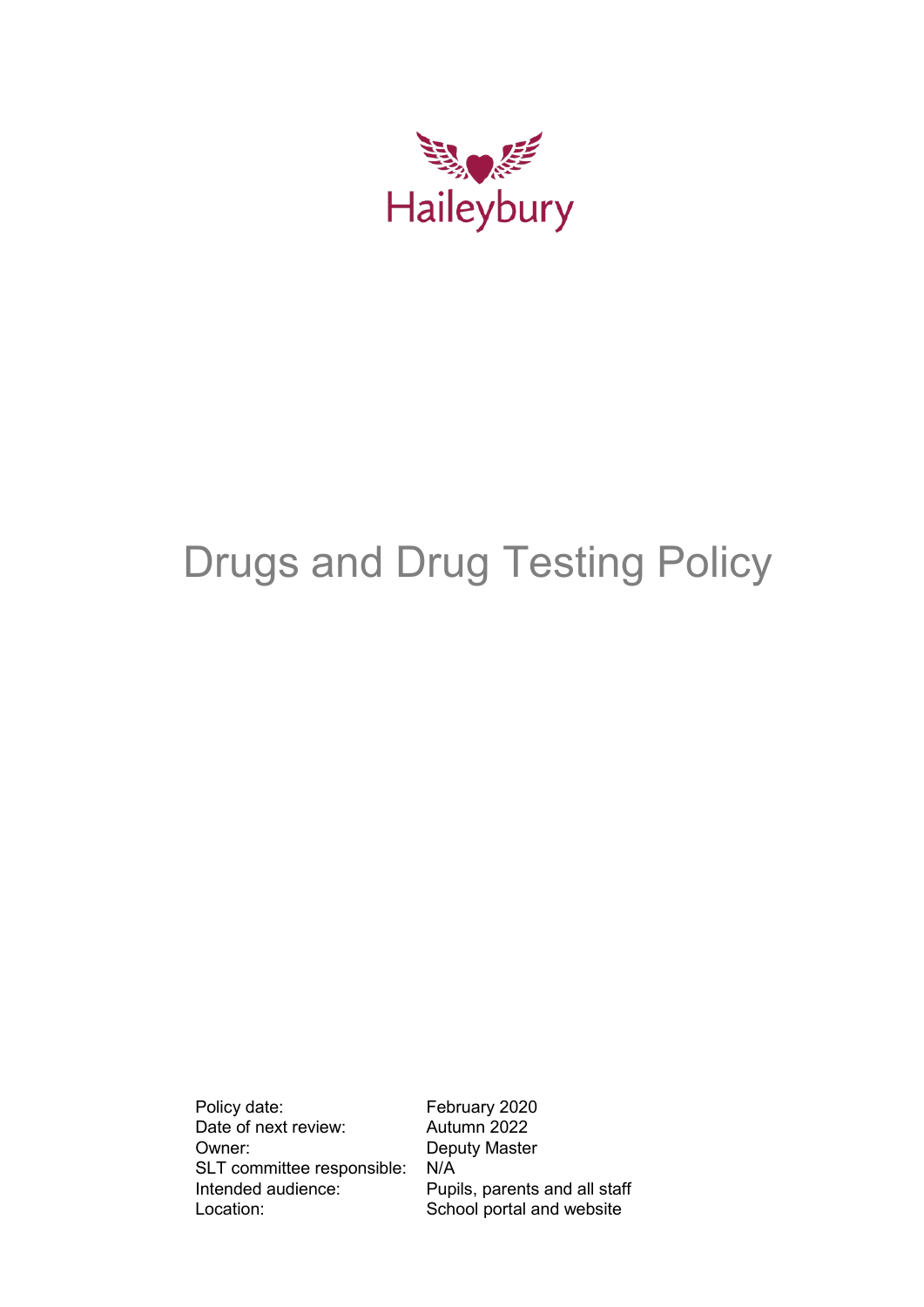# **1. Introduction**

- 1.1 For the purpose of this document 'drugs' refer to controlled substances including those previously known as 'legal highs' which produce a hallucinogenic effect. 'Legal highs' became illegal on May 26 2016, under the Psychoactive Substances Act.
- 1.2 This paper is written for HMs, staff, parents and pupils to clarify the procedures followed in the event of a pupil needing to be tested to determine the presence or absence of drugs within their bodily system.
- 1.3 This document must be read in conjunction with the statements already extant in the Staff and Pupil Handbooks and the School Policy on Alcohol, Smoking and Vaping. Reference must also be made to the Standard Terms and Conditions of Haileybury where parents accept that the School may use an approved system to test pupils for the presence of drugs.
- 1.4 Taking illegal drugs is wrong because it is against the law, it is likely to impact negatively upon a person's mental and physical wellbeing and compromise that person's safety. Additionally, the use of drugs may well have further damaging consequences including exposing other pupils to risk and temptation, the possibility of criminal proceedings and the undermining of the integrity and reputation of the School.
- 1.5 It is the policy of Haileybury that drug-related issues are tackled in an open and responsible way and that the use of drugs is actively discouraged. There is a programme of education directed towards enabling pupils to make informed and responsible choices on this issue, delivered through PHSE, tutorial and biology courses and supplemented with visits by specialists from outside the School.
- 1.6 Where a pupil has been suspended from school for a drug-related offence, he/she will also be offered additional support including from the Health Centre staff, School Counsellor, School Doctor, School Chaplain and the Pastoral Team. Any pupil who may have concerns about drug-related matters can access support from the staff mentioned above. Support will be available to any pupil for as long as is needed.

# **2. Protocol, rationale and procedure for administering a drugs test to a pupil**

# 2.1 Rationale

Haileybury has a duty of care over its pupils, the vast majority of whom want nothing to do with drugs. The School must take all reasonable steps to ensure the health, wellbeing and safety of all members of its community. In addition:

- Any pupil who takes an illegal drug is risking their personal health and wellbeing as well as breaking the law.
- If any pupils feel they can misuse drugs with impunity, it is possible that they will lead other young and impressionable pupils to follow suit. It is important that there is a clearly understood system for testing pupils and that the possible sanctions are known to all.
- Drug abuse is an area where evidence shows that people tend to be dishonest about their activities. The use of a drugs testing system helps establish whether a pupil is or is not taking drugs and so allows the School to support its educational aims.
- Haileybury undertakes targeted drugs testing, as outlined below. It also reserves the right to randomly drugs test pupils. These approaches are designed to assist pupils to avoid or cease the use of illegal drugs.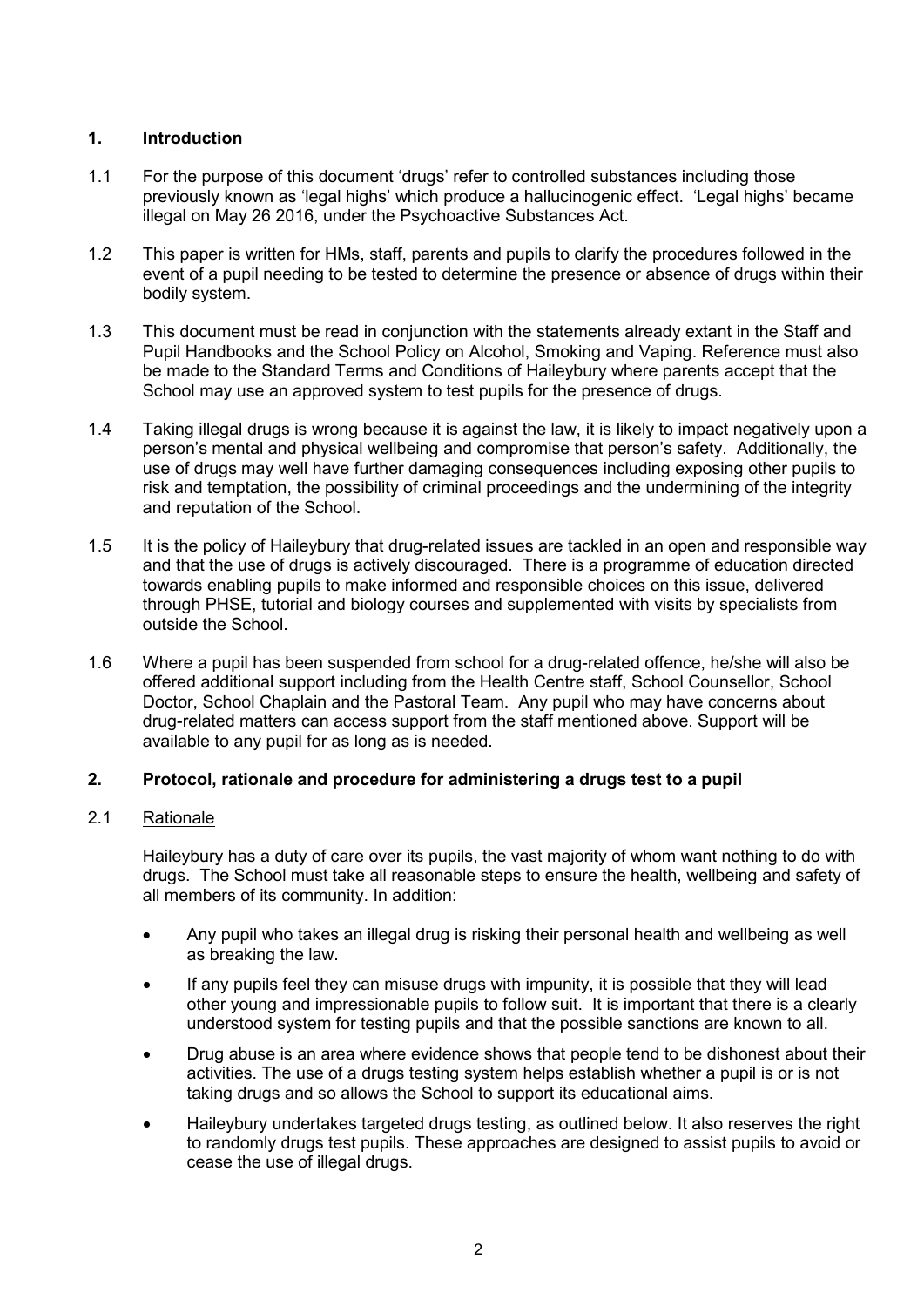# 2.2 Suspicion of drug taking

Short term signs of drugs taking might include bloodshot eyes, slurred speech, impaired coordination or unusual smells on the breath or clothing. If a member of staff suspects that a pupil has taken an illegal substance the safety of that pupils must be their first concern. Procedures:

- Ask the pupil if they have taken any substance (including prescribed medication).
- Contact their HM or another member of house staff.
- Secure their room and possessions to preserve evidence for a room search (see the School policy on [Searching\)](https://www.haileybury.com/policies-publications/). If it is a shared room a member of staff may need to supervise their area.
- Take the pupil to the Health Centre to be checked.
- The HM, AHM or Resident Tutor must ask the Proctor or Deputy Master for authority to conduct a room search and to notify them of the situation.
- A room search must be conducted by two members of staff (which can include matron) with the pupil in attendance if possible (see the School policy on [Searching\)](https://www.haileybury.com/policies-publications/).

# 2.3 Occasions where a pupil may be drugs tested

a. Targeted drugs testing

A pupil can be drugs tested when a member of staff has reason to be concerned that a pupil may be using illegal drugs. Examples of the type of circumstances in which such concern might arise are:

- Suspicions are raised by members of staff or others within the community that the pupil might have been using illegal drugs (see above).
- an alteration in a pupil's behaviour or work pattern
- possession of drug-related paraphernalia
- Pupil use of an e-cigarette, shisha pen or refill liquids.

If for one of these, or any other reason, a member of staff has genuine grounds for concern, he or she may suggest to the Proctor or to the Deputy Master that a drugs test might be administered. If the Proctor or Deputy Master accepts that there are genuine grounds for concern, he or she will initiate an investigation. The pupil in question will be provided with support whilst the investigation is underway. The Proctor and Deputy Master will liaise with the relevant HM throughout the course of the investigation. Once the investigation is completed, a decision will be made by the Master as to whether a test must take place and, if so, when.

# b. Pupil initiated tests

As stated in the Staff and Pupil Handbooks, any pupil may request to take a drugs test in order to demonstrate that they have not been involved in the use of illegal drugs. An example of such a circumstance may be when a pupil who wishes to assert his or her innocence in a drugrelated incident may ask to take a drug test. In all cases when a pupil asks to take a test, a drugs test may be administered as soon as approval has been gained from the Deputy Master or the Proctor.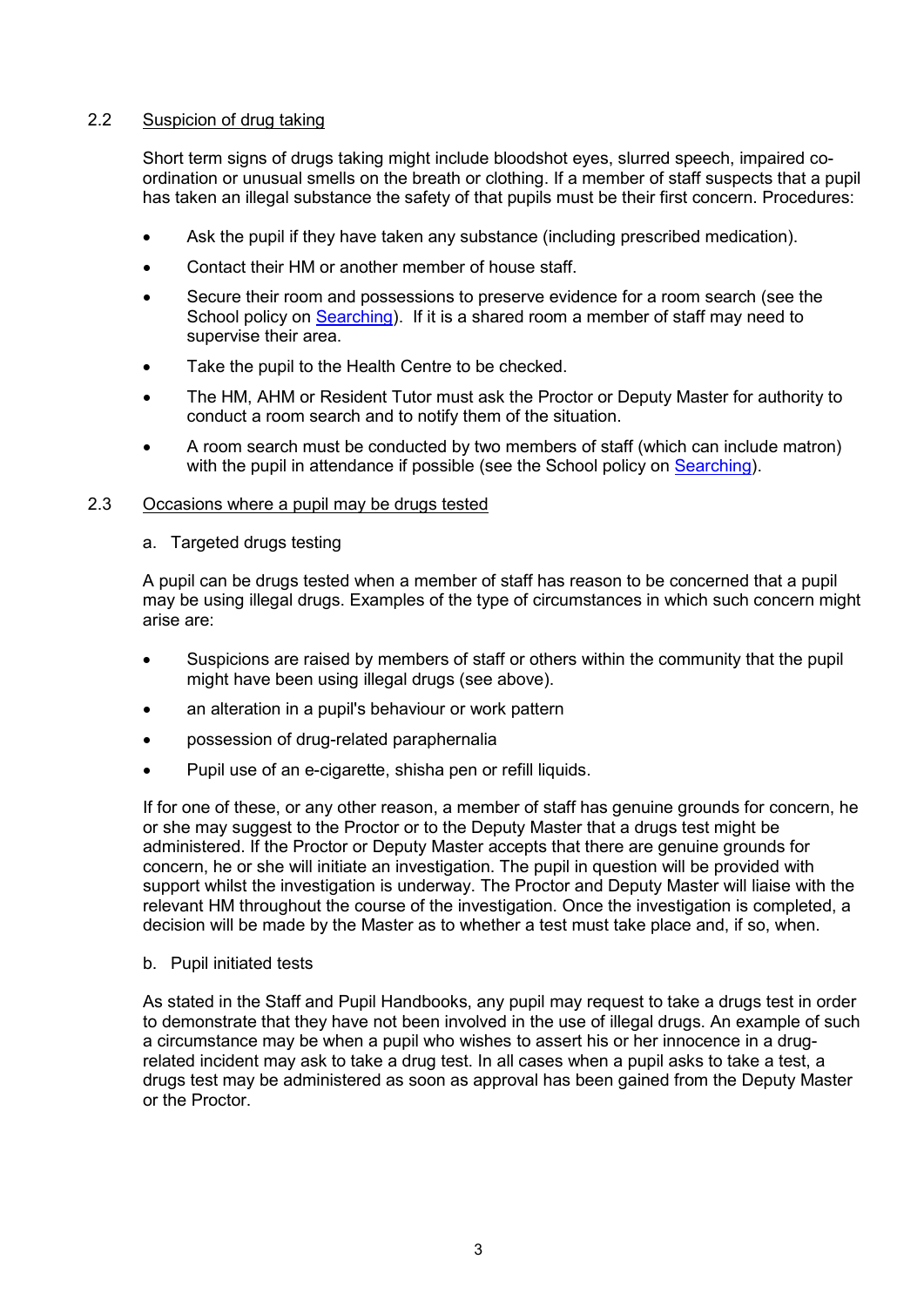# c. Random tests

The Master reserves the right to initiate the process of pupils being chosen at random to provide samples to be tested for drug usage if he believes that there are reasonable grounds to do so.

# **3. Procedure for administering a drug test to a pupil**

- 3.1 Authorisation for a drugs test: Master
- 3.2 Justification: Suspicion of breaking of school rules or law; Pupil on the non-random test list because of previous involvement
- 3.3 Once authorisation has been obtained, the timings and arrangements for conducting the test will be coordinated with the HM concerned.

# **4. Disciplinary sanctions for offences involving illegal drugs**

- 4.1 Statements of principle:
	- Any pupil at Haileybury must understand that, if he/she is involved with illegal drugs, he/she must expect to be dealt with very severely. Irrespective of whether the involvement is during term time or over the holidays, in or away from school, it is viewed as a major breach of school discipline and will be dealt with under the broader disciplinary process.
	- The Master reserves the right to permanently exclude any pupil who is found to be involved with drugs, irrespective of the class of drug. This can include the supply of, facilitating the supply of or the taking of drugs, whether in school or out of school and however occasional.
	- Pupils found to have been in the presence of anyone who is breaking the rules regarding drugs may receive the same sanction as those who are breaking these rules.
- 4.2 Disciplinary process:
	- Where a drugs test yields a positive result, showing that the pupil has used illegal drugs, the Master will decide on the sanction.
	- Parents of the pupil will receive a letter from the Master informing them of the facts, detailing the disciplinary sanctions applied. If the pupil is allowed, after a period of suspension, to return to Haileybury, the letter will detail the procedure for future drugs testing and set out the consequences of a second positive drug test.
	- When a pupil tests positive for the use of illegal drugs their parents will be required to pay for the test. Any drug related incident may be referred by Haileybury to the Police.

# **5. Re-testing**

- 5.1 On return to school from suspension the School Doctor will certify the pupil fit to participate in sport and or activities.
- 5.2 In addition, the pupil will remain on the Drug Testing Register, maintained by the Proctor, and may be tested at any time after the elapse of six weeks from the date of their previous test.
- 5.3 The pupil will be re-tested at regular intervals (approximately every two months) throughout the remainder of their time at Haileybury.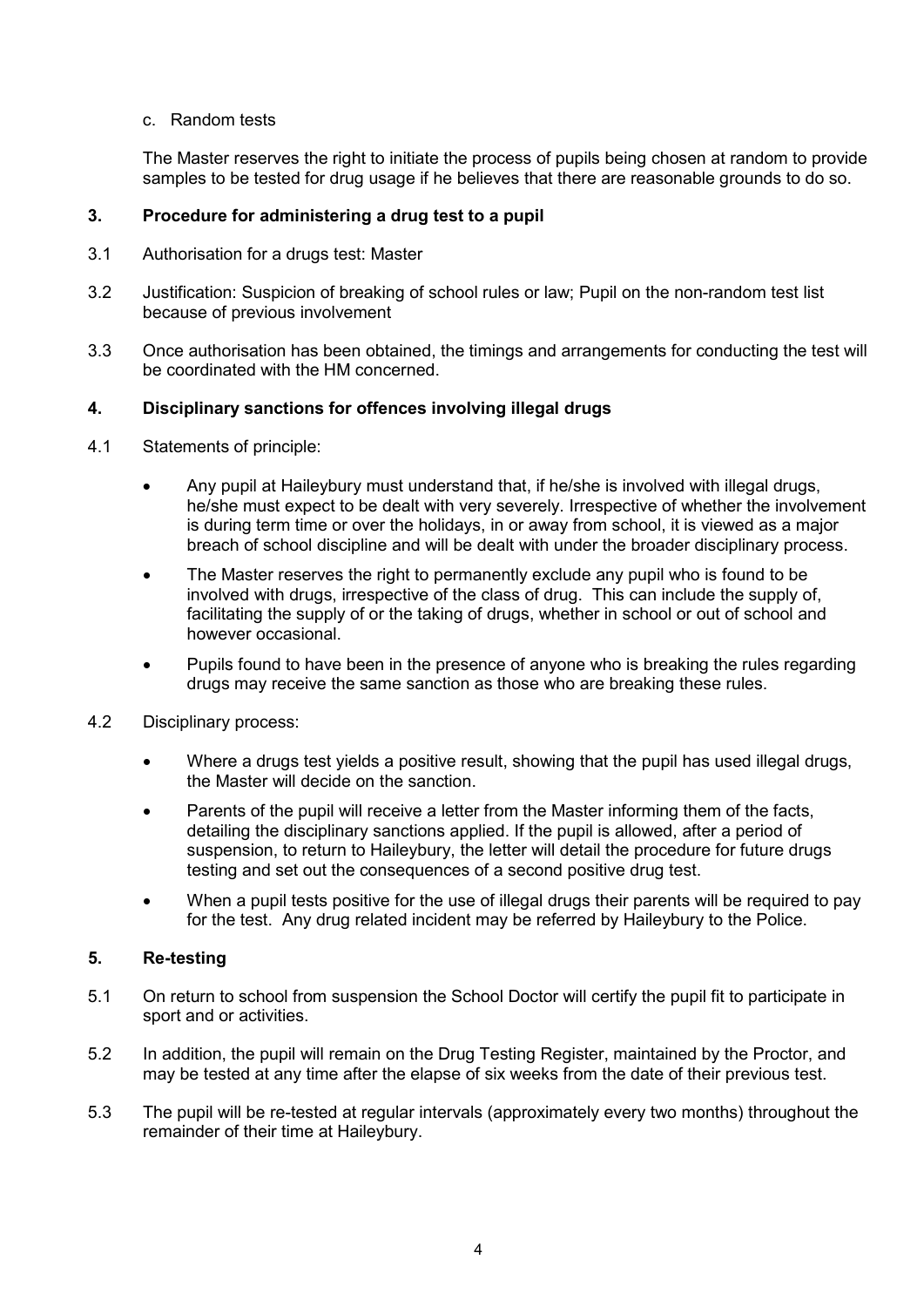- 5.4 A re-test will not be administered without prior notification in writing from the Master to the Proctor.
- 5.5 As stated previously, where a pupil has been suspended/temporarily excluded from school for a drug-related offence, he/she will also be offered additional support and counselling from the Health Centre staff, School Counsellor, School Doctor, School Chaplain and the Pastoral Team. Any pupil who may have concerns about drug-related matters can access support from the staff mentioned above.
- 5.6 When a positive result, showing that the pupil has used illegal drugs, is yielded by any second or subsequent test, the Master reserves the right to permanently exclude him or her from the **School**

# **6. Negative tests and further testing**

- 6.1 When a pupil's test result was negative (no drugs found) and they were tested because they were on the Drug Testing Register, the pupil will remain on that register and may be subject to further drug testing.
- 6.2 If a pupil admits to having taken a drug but the test returns a negative result (no drugs found), the pupil may be subjected to the same disciplinary sanction and follow-up procedures as those who test positive. The sanction will be at the discretion of the Master.
- 6.3 In cases where a pupil was tested for another reason, e.g. at their own request, as outlined above, the Master will determine whether they are placed on the Drug Testing Register.

#### **7. Procedure for a second test**

- 7.1 The procedure for a second drug test when there is the possibility that the pupil might be permanently excluded from school is as follows:
- 7.2 The School's testing kit will be used and, if it yields a positive result showing that illegal drugs are present within the pupil's bodily system, a second sample will be collected and placed within a secure container. The container will be stored securely within the Deputy Master's office. The pupil will be suspended from school.
- 7.3 Parents wishing to contest the result of such a drug test have a period of three days in which to do so. After that time, no right to contest the outcome shall remain and the pupil will be permanently excluded from school.
- 7.4 If the pupil's parents wish to contest the outcome of the drug test, then the securely sealed and stored sample will be sent to Matrix Diagnostics for confirmatory testing. While this laboratory test is carried out, the pupil will remain suspended from school.
- 7.5 If the laboratory test yields a positive result and supports the School's test then the parents will bear the cost of the laboratory test and the pupil's permanent exclusion will be confirmed; if the laboratory test does not confirm the result of the School's test kit, then the School will bear the cost of the laboratory test and the pupil will be allowed to return to Haileybury.